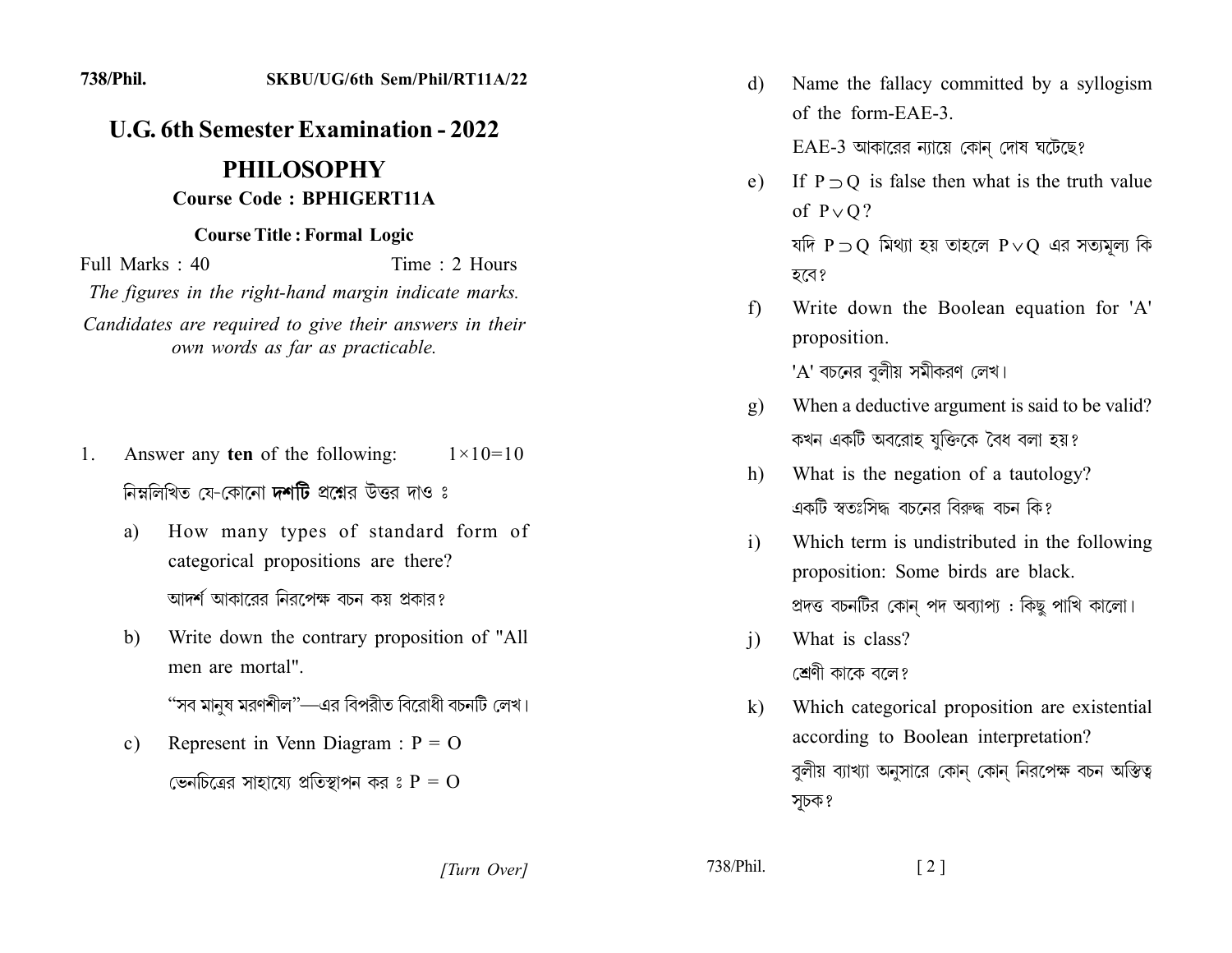- What is mediate inference?  $\left| \right|$ মাধ্যম অনুমান কী?
- Name the figure in which 'OAO' is a valid  $m)$ mood.

'OAO' মুর্তিটি কোন সংস্থানে বৈধ তার নাম লেখ।

Give an example of affirmative singular  $n)$ proposition.

একটি সদর্থক বিশিষ্ট বচনের উদাহরণ দাও।

- If 'A and B' are true X and Y are false then  $\Omega$ ) what will be the truth value of  $\sim(A \vee X)$ ? 'A ও B' যদি সত্য হয়,  $X$  ও Y যদি মিথ্যা হয় তাহলে  $\sim(A \vee X)$ -এর সত্যমূল্য কী হবে?
- Answer any **five** of the following:  $2<sub>1</sub>$  $2 \times 5 = 10$ নিম্নলিখিত যে-কোনো **পাঁচটি** প্রশ্নের উত্তর দাও ঃ
	- If E proposition is true, then its corresponding a) যদি E বচন সত্য হয় তবে A হবে $\qquad \qquad$  O হবে  $\frac{1}{1}$  । হবে  $\frac{1}{1}$
	- What ia null class? b) শন্যগৰ্ভ শ্ৰেণী কি?
	- Determine the truth value of (P. Q)  $\vee$  P when  $c)$ P is true.
		- P সত্য হলে  $(P, Q)$   $\vee$  P-এর সত্যমূল্য কি হবে?
- 738/Phil.

 $\lceil 3 \rceil$ [Turn Over]

- Draw the Boolean square of opposition. d) বুলীয় চতুষ্কোণ এঁকে দেখাও।
- If  $P \supset Q$  is false, what is the truth value of  $e)$  $Q(Rv \sim P)?$ যদি  $P \supset Q$  মিথ্যা হয় তবে  $Q.(R \vee \sim P)$ -এর সত্যমূল্য কি হবে?
- What is the figure of a syllogism?  $f$ ন্যায়ের সংস্থান কাকে বলে?
- What is Logic?  $g)$ যুক্তি বিজ্ঞান কাকে বলে?
- What is deductive argument?  $h$ ) অবরোহ যুক্তি কাকে বলে?
- Answer any two of the following:  $5 \times 2 = 10$  $3<sub>1</sub>$ নিম্নলিখিত যে-কোনো **দুটি** প্রশ্নের উত্তর দাও ঃ
	- Mention the fallacy in the following a) syllogistic forms:  $2\frac{1}{2}+2\frac{1}{2}$ নিম্নোক্ত ন্যায়ের আকারগুলিতে কোন্ দোষ হয়েছে উল্লেখ

কর:

- $EII-2$  $\mathbf{i}$
- AEO-3  $\overline{11}$

738/Phil.  $[4]$